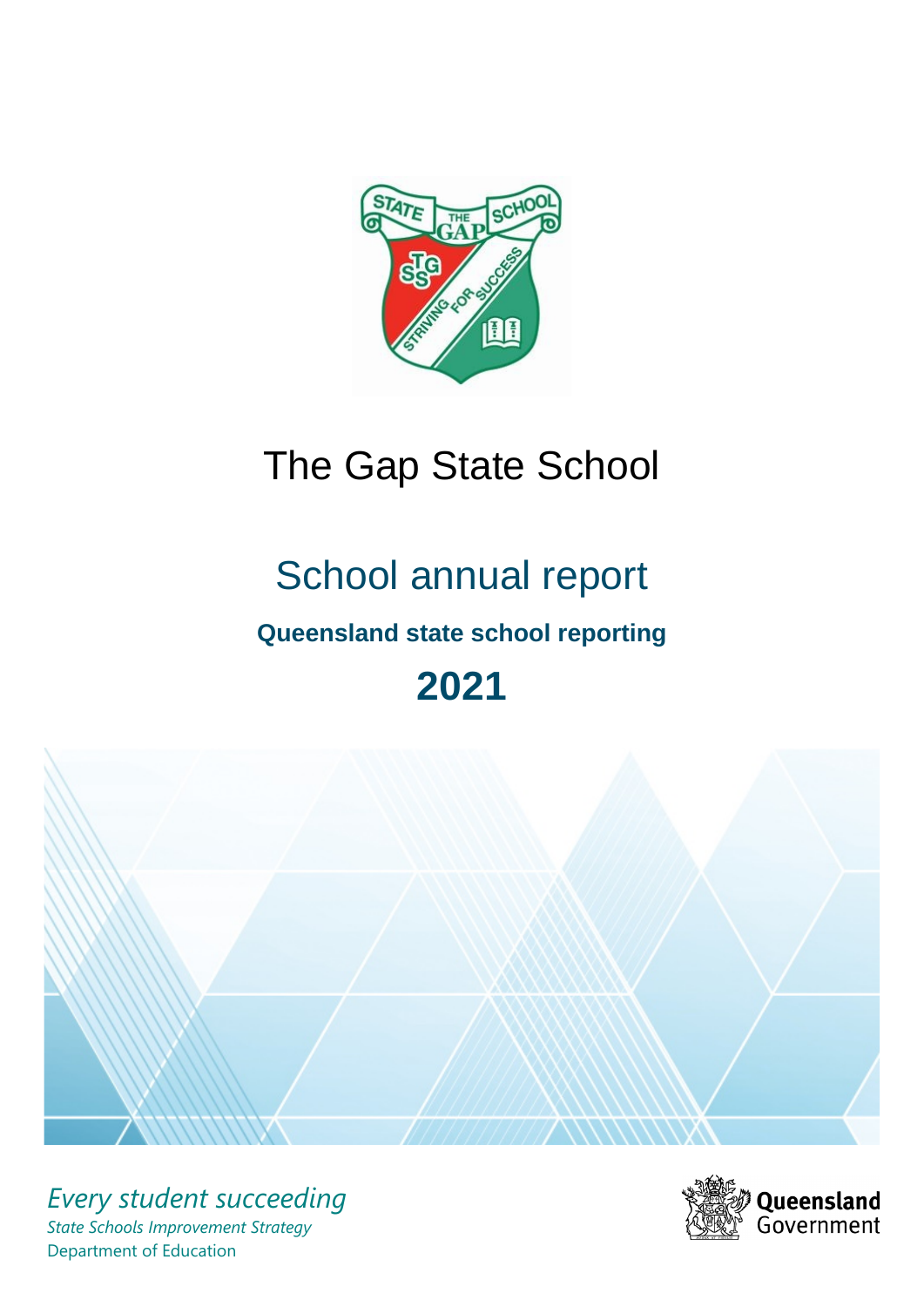**OFFICIAL – Public** Published as information source only. Public information used to create this report may not appear in this format in the public domain Please refer to disclaimer information.

#### **Contact details**

| <b>Postal Address</b> | Cnr Waterworks & Settlement Roads The<br>Gap 4061 |
|-----------------------|---------------------------------------------------|
| <b>Phone</b>          | (07) 3511 3333                                    |
| Fax                   | (07) 3511 3300                                    |
| Email                 | principal@thegapss.eq.edu.au                      |
| Website               | https://thegapss.eg.edu.au                        |

#### **Disclaimer**

The materials presented in this report are distributed by the Department of Education (the department) as an information source only.

The information and data in this report is subject to change without notice.

The department makes no statements, representations, or warranties about the accuracy or completeness of, and you should not rely on, any information contained in this report.

The department disclaim all responsibility and all liability (including without limitation, liability in negligence) for all expenses, losses, damages and costs you might incur as a<br>result of the information in this report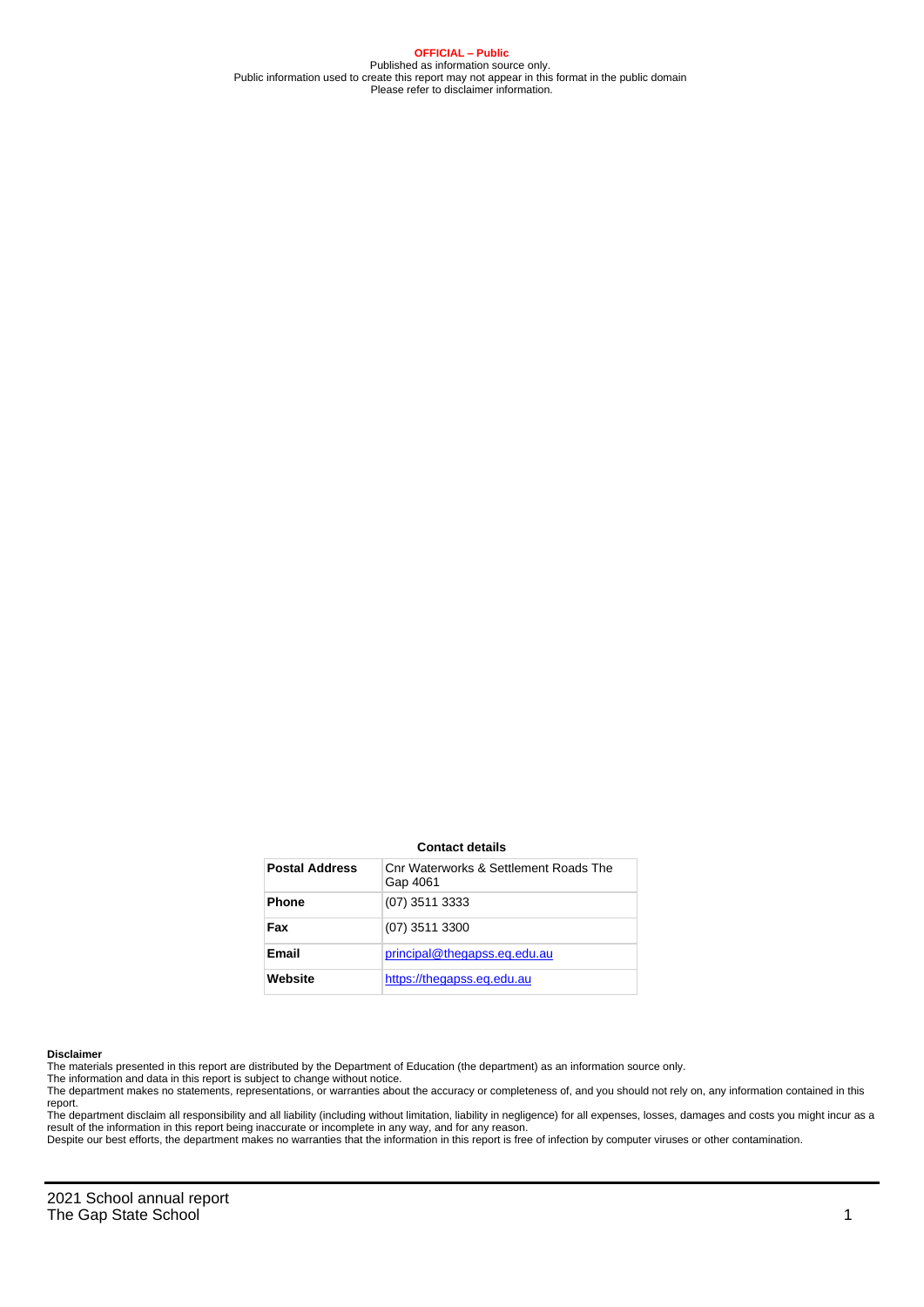| School context                   |                                                                                                                                                                                              |
|----------------------------------|----------------------------------------------------------------------------------------------------------------------------------------------------------------------------------------------|
| Coeducational or single sex      | Coeducational                                                                                                                                                                                |
| <b>Independent Public School</b> | Yes                                                                                                                                                                                          |
| Year levels offered in 2021      | Prep Year - Year 6                                                                                                                                                                           |
| Webpages                         | Additional information about Queensland state schools is located on the:<br>My School website<br>Queensland Government data website<br>Queensland Government schools directory website.<br>٠ |

# **Characteristics of the student body**

### **Student enrolments**

#### **Table 1: Student enrolments by year level**

|                   | <b>February</b> |      |      |      | <b>August</b> |      |
|-------------------|-----------------|------|------|------|---------------|------|
| <b>Year Level</b> | 2019            | 2020 | 2021 | 2019 | 2020          | 2021 |
| <b>Prep Year</b>  | 65              | 70   | 74   | 64   | 71            | 70   |
| Year 1            | 75              | 71   | 77   | 75   | 74            | 77   |
| Year 2            | 76              | 80   | 80   | 72   | 79            | 82   |
| Year <sub>3</sub> | 99              | 81   | 86   | 100  | 81            | 84   |
| Year 4            | 95              | 103  | 86   | 95   | 102           | 84   |
| Year <sub>5</sub> | 96              | 97   | 109  | 97   | 97            | 110  |
| Year <sub>6</sub> | 91              | 97   | 100  | 93   | 98            | 103  |
| <b>Total</b>      | 597             | 599  | 612  | 596  | 602           | 610  |

Notes

1. Student counts include headcount of all full- and part-time students at the school.

## **Average class sizes**

#### **Table 2: Average class size information for each phase of schooling**

| <b>Year Levels</b> | 2019 | 2020 | 2021 |
|--------------------|------|------|------|
| Prep – Year 3      | 24   | 23   | 23   |
| Year 4 – Year 6    | 26   | 27   | 26   |

Notes

1. Classes are measured against the target of 25 students per teacher in Prep to Year 3 and Years 11 to 12, and target of 28 students per teacher in Years 4 to 10. Where composite classes exist across cohorts (e.g. Year 3/4) the class size targets would be the lower cohort target.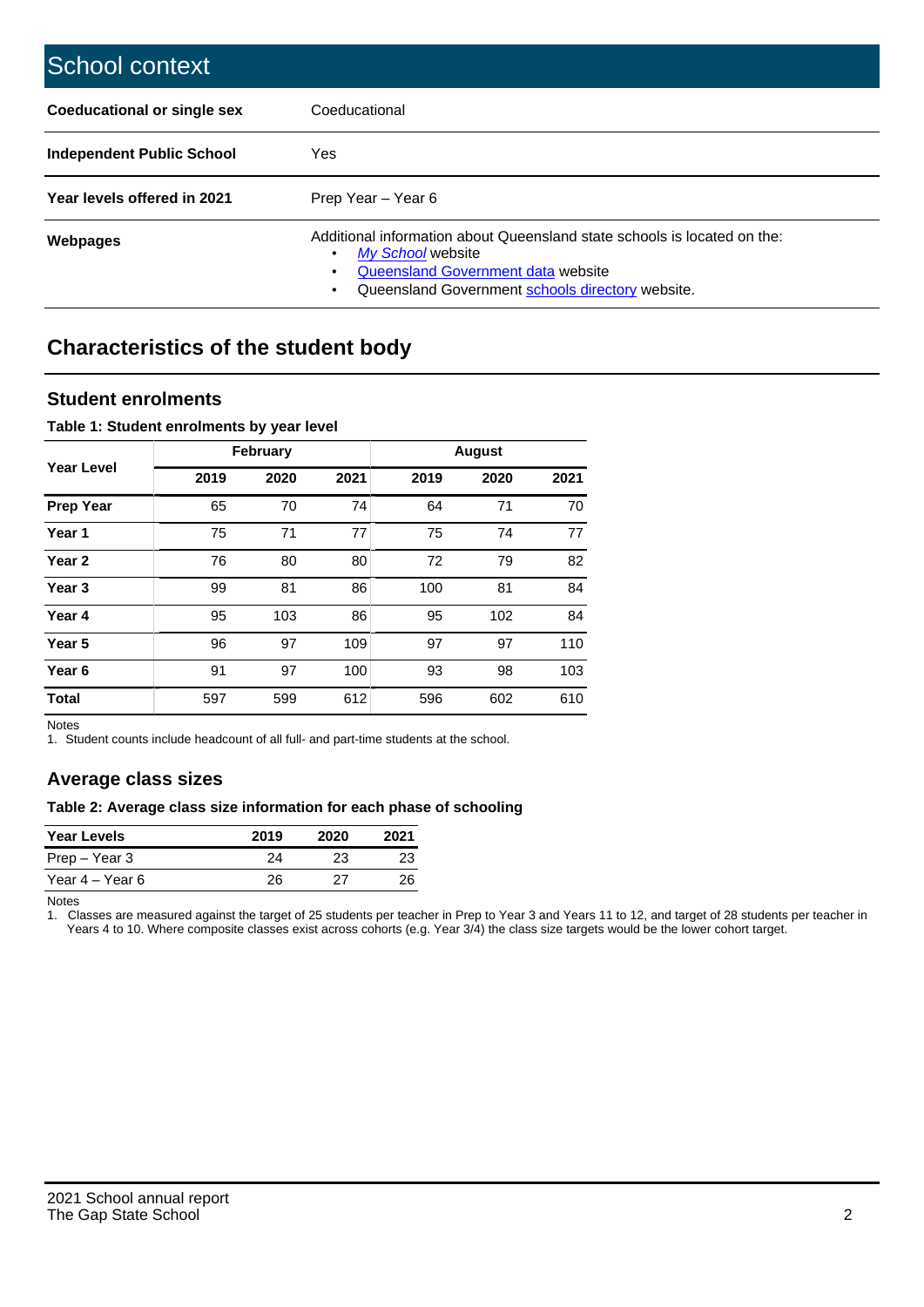## **Respectful relationships education**

To support students' learning, health and wellbeing all state schools are required to implement respectful relationships education through the Prep to Year 10 Australian Curriculum: Health and Physical Education and/or through school pastoral care programs across Prep to Year 12.

### **Parent, student and staff satisfaction**

Tables 3–5 show selected items from the Parent/Caregiver, Student and Staff School Opinion Surveys. In response to the COVID-19 health emergency, the annual school opinion surveys of students, teachers and staff were not administered in 2020. A new time series started in 2021 and data from this collection is not considered directly comparable with earlier collections due to significant methodology changes.

For state level information go to the **[School Opinion Survey](https://qed.qld.gov.au/publications/reports/statistics/schooling/schools/schoolopinionsurvey) webpage**.

#### **Table 3: Parent/Caregiver Survey**

| Percentage of parents/caregivers who agree <sup>1</sup> that:                                               | 2019   | 2020 | 2021  |
|-------------------------------------------------------------------------------------------------------------|--------|------|-------|
| This is a good school.                                                                                      | 98.1%  |      | 97.1% |
| My child likes being at this school. <sup>2</sup>                                                           | 98.1%  |      | 97.1% |
| My child feels safe at this school. <sup>2</sup>                                                            | 98.1%  |      | 95.7% |
| My child's learning needs are being met at this school. <sup>2</sup>                                        | 96.3%  |      | 88.9% |
| My child is making good progress at this school. <sup>2</sup>                                               | 98.1%  |      | 91.9% |
| Teachers at this school expect my child to do his or her best. <sup>2</sup>                                 | 100.0% |      | 95.6% |
| Teachers at this school provide my child with useful feedback about his or her school<br>work. <sup>2</sup> | 96.3%  |      | 93.0% |
| Teachers at this school motivate my child to learn. <sup>2</sup>                                            | 94.4%  |      | 92.0% |
| Teachers at this school treat students fairly. <sup>2</sup>                                                 | 98.1%  |      | 94.2% |
| can talk to my child's teachers about my concerns. <sup>2</sup>                                             | 98.1%  |      | 97.1% |
| This school works with me to support my child's learning. <sup>2</sup>                                      | 96.3%  |      | 93.4% |
| This school takes parents' opinions seriously. <sup>2</sup>                                                 | 92.5%  |      | 81.5% |
| Student behaviour is well managed at this school. <sup>2</sup>                                              | 92.2%  |      | 92.6% |
| This school looks for ways to improve. <sup>2</sup>                                                         | 96.1%  |      | 95.3% |
| This school is well maintained. <sup>2</sup>                                                                | 98.1%  |      | 97.1% |

Notes

1. Agree represents the percentage of respondents who Somewhat Agree, Agree or Strongly Agree with the statement.

2. Nationally agreed parents/caregiver items.

3. DW = Data withheld to ensure confidentiality.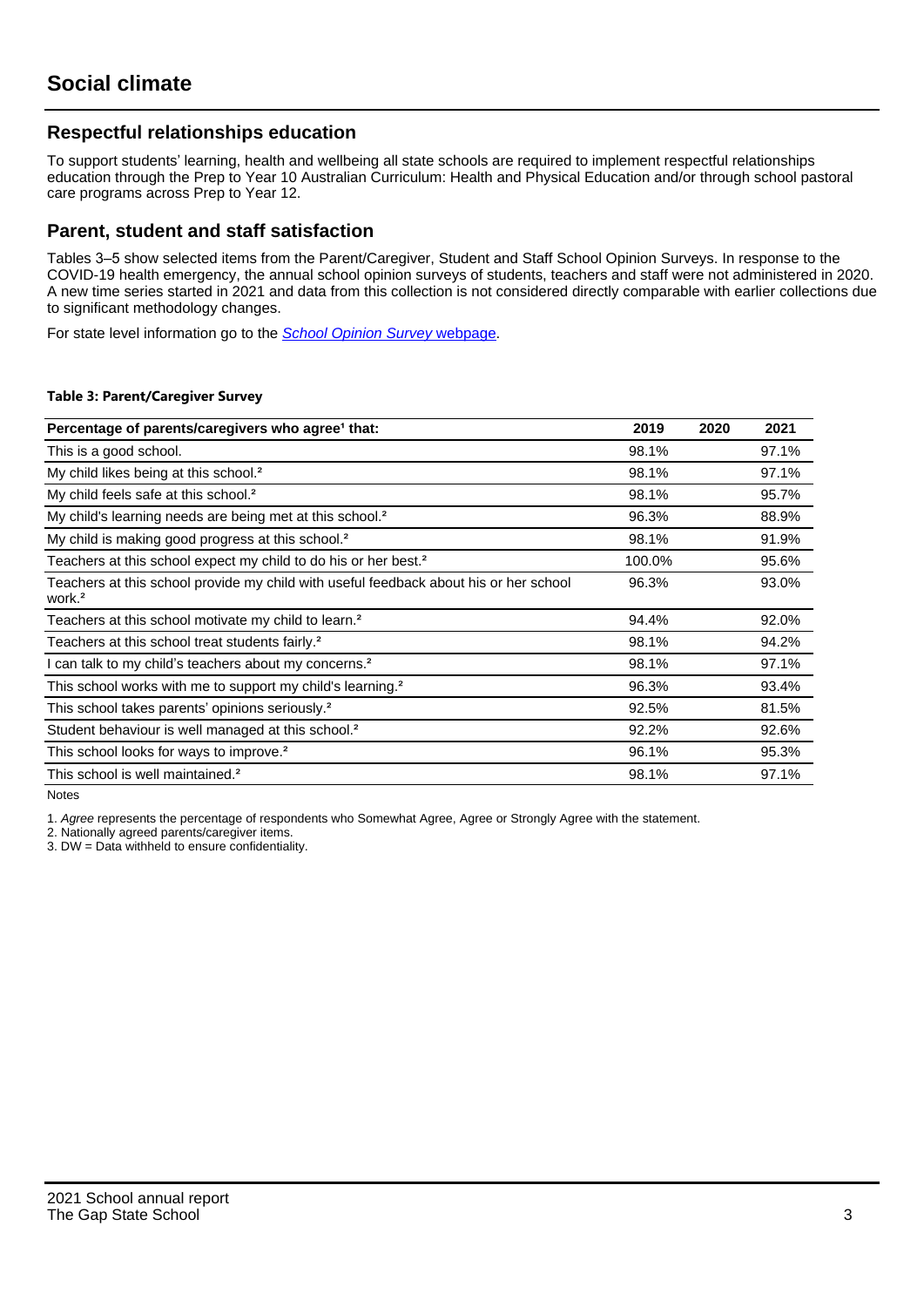#### **Table 4: Student Survey**

| Percentage of students who agree <sup>1</sup> that:                            | 2019   | 2020 | 2021  |
|--------------------------------------------------------------------------------|--------|------|-------|
| I like being at my school. <sup>2</sup>                                        | 95.3%  |      | 82.5% |
| I feel safe at my school. <sup>2</sup>                                         | 97.6%  |      | 85.9% |
| My teachers motivate me to learn. <sup>2</sup>                                 | 100.0% |      | 92.3% |
| My teachers expect me to do my best. <sup>2</sup>                              | 99.2%  |      | 98.6% |
| My teachers provide me with useful feedback about my school work. <sup>2</sup> | 98.4%  |      | 92.3% |
| Teachers at my school treat students fairly. <sup>2</sup>                      | 88.9%  |      | 91.5% |
| I can talk to my teachers about my concerns. <sup>2</sup>                      | 87.9%  |      | 78.0% |
| My school takes students' opinions seriously. <sup>2</sup>                     | 88.8%  |      | 81.9% |
| Student behaviour is well managed at my school. <sup>2</sup>                   | 83.5%  |      | 80.4% |
| My school looks for ways to improve. <sup>2</sup>                              | 94.5%  |      | 88.0% |
| My school is well maintained. <sup>2</sup>                                     | 93.6%  |      | 89.4% |
| My school gives me opportunities to do interesting things. <sup>2</sup>        | 97.6%  |      | 89.7% |

Notes

1. Agree represents the percentage of respondents who Somewhat Agree, Agree or Strongly Agree with the statement.

2. Nationally agreed student items.

3. DW = Data withheld to ensure confidentiality.

#### **Table 5: Staff Survey**

| Percentage of staff who agree <sup>1</sup> that:                                                            | 2019  | 2020 | 2021   |
|-------------------------------------------------------------------------------------------------------------|-------|------|--------|
| I feel confident embedding Aboriginal and Torres Strait Islander perspectives across the<br>learning areas. | 85.0% |      | 88.0%  |
| I enjoy working at this school. <sup>2</sup>                                                                | 87.5% |      | 94.6%  |
| I feel this school is a safe place in which to work. <sup>2</sup>                                           | 90.6% |      | 97.4%  |
| I receive useful feedback about my work at this school. <sup>2</sup>                                        | 78.1% |      | 72.2%  |
| Students are encouraged to do their best at this school. <sup>2</sup>                                       | 96.9% |      | 100.0% |
| Students are treated fairly at this school. <sup>2</sup>                                                    | 90.6% |      | 97.4%  |
| Student behaviour is well managed at this school. <sup>2</sup>                                              | 90.6% |      | 86.8%  |
| Staff are well supported at this school. <sup>2</sup>                                                       | 81.3% |      | 75.0%  |
| This school takes staff opinions seriously. <sup>2</sup>                                                    | 78.1% |      | 73.7%  |
| This school looks for ways to improve. <sup>2</sup>                                                         | 90.6% |      | 94.7%  |
| This school is well maintained. <sup>2</sup>                                                                | 93.8% |      | 94.6%  |
| This school gives me opportunities to do interesting things. <sup>2</sup>                                   | 78.1% |      | 80.0%  |

Notes

1. Agree represents the percentage of respondents who Somewhat Agree, Agree or Strongly Agree with the statement.

2. Nationally agreed staff items.

3. DW = Data withheld to ensure confidentiality.

## **Description of how this school manages non-attendance**

Queensland state schools manage non-attendance in line with the Queensland Department of Education procedures: [Managing Student Absences and Enforcing Enrolment and Attendance at State Schools](https://ppr.qed.qld.gov.au/pp/managing-student-absences-and-enforcing-enrolment-and-attendance-at-state-schools-procedure); and [Roll Marking in State Schools,](https://ppr.qed.qld.gov.au/pp/roll-marking-in-state-schools-procedure) which outline processes for managing and recording student attendance and absenteeism.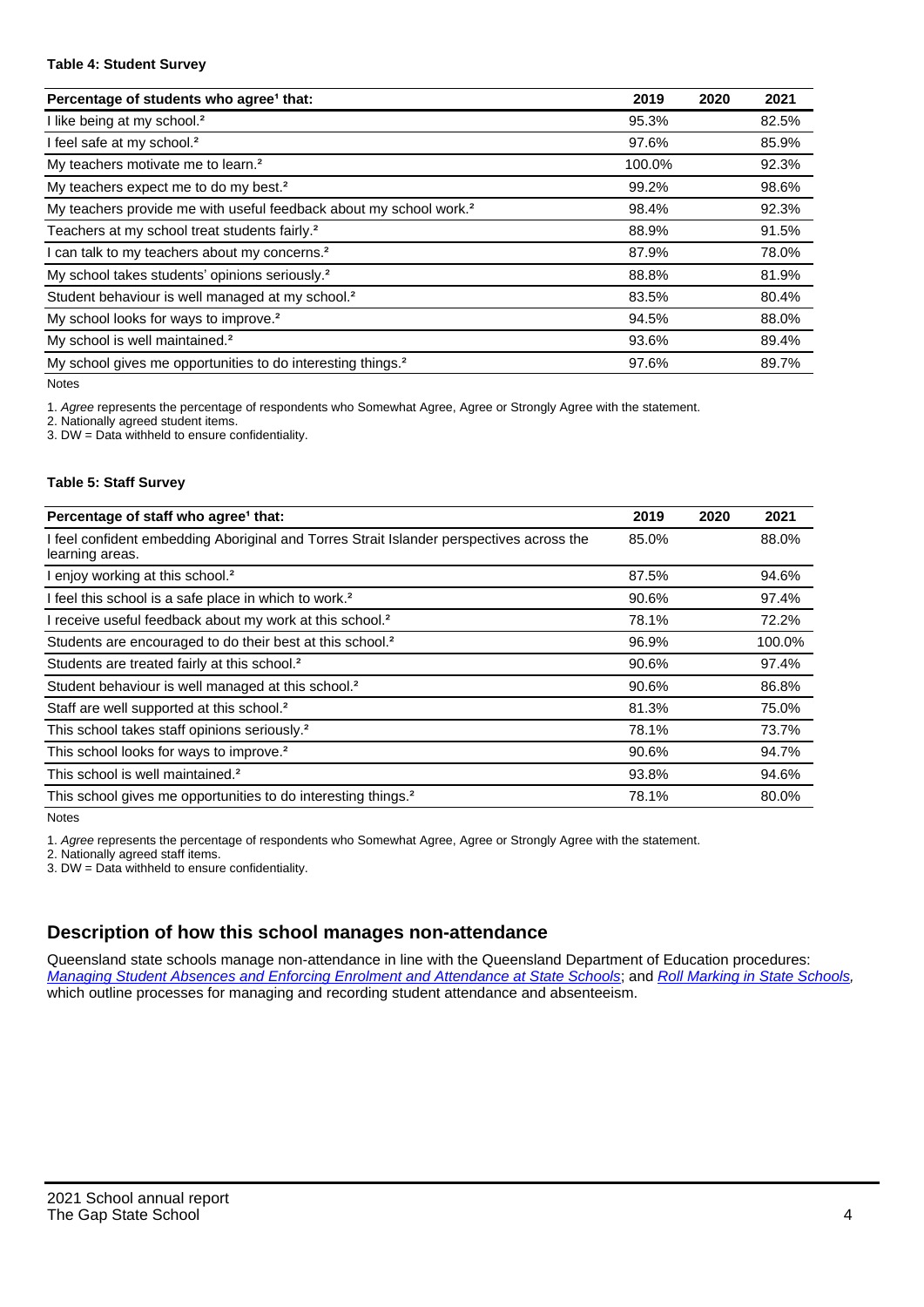## **School disciplinary absences**

#### **Table 6: Count of school disciplinary absences at this school**

| Type of school disciplinary absence | 2019 | 2020 | 2021 |
|-------------------------------------|------|------|------|
| Short suspension                    | b    |      |      |
| Long suspension                     |      |      |      |
| Exclusion                           | O    |      |      |
| Total                               | b    |      |      |

Notes

1. School disciplinary absence (SDA) data is a total of short suspensions (1–10 days), long suspensions (11–20 days), exclusions and cancellations. 2. The number of SDAs is not the number of students who received an SDA as one student may be suspended several times in a school year. Each time a student is suspended it is recorded as an additional SDA. The data does not reflect the outcomes of appeal decisions.

3. 2020 data was impacted by the COVID-19 health emergency. There were significantly fewer SDAs during the home-based learning period (the first five weeks of Term 2) compared to other years.

# **School funding**

### **School income broken down by funding source**

School income, reported by financial year accounting cycle using standardised national methodologies and broken down by funding source is available via the [My School](http://www.myschool.edu.au/) website.

#### **How to access our income details**

- 1. Click on the My School link <http://www.myschool.edu.au/>.
- 2. Enter the school name or suburb of the school you wish to search.

|  | Search by school name or suburb |  | <b>School sector</b> |  | $\sim$ and $\sim$ represents the set of $\sim$ | <b>State</b> |  |  |  |
|--|---------------------------------|--|----------------------|--|------------------------------------------------|--------------|--|--|--|
|--|---------------------------------|--|----------------------|--|------------------------------------------------|--------------|--|--|--|

3. Click on View School Profile to access the school's profile.



4. Click on Finances and select the appropriate year to view school financial information.

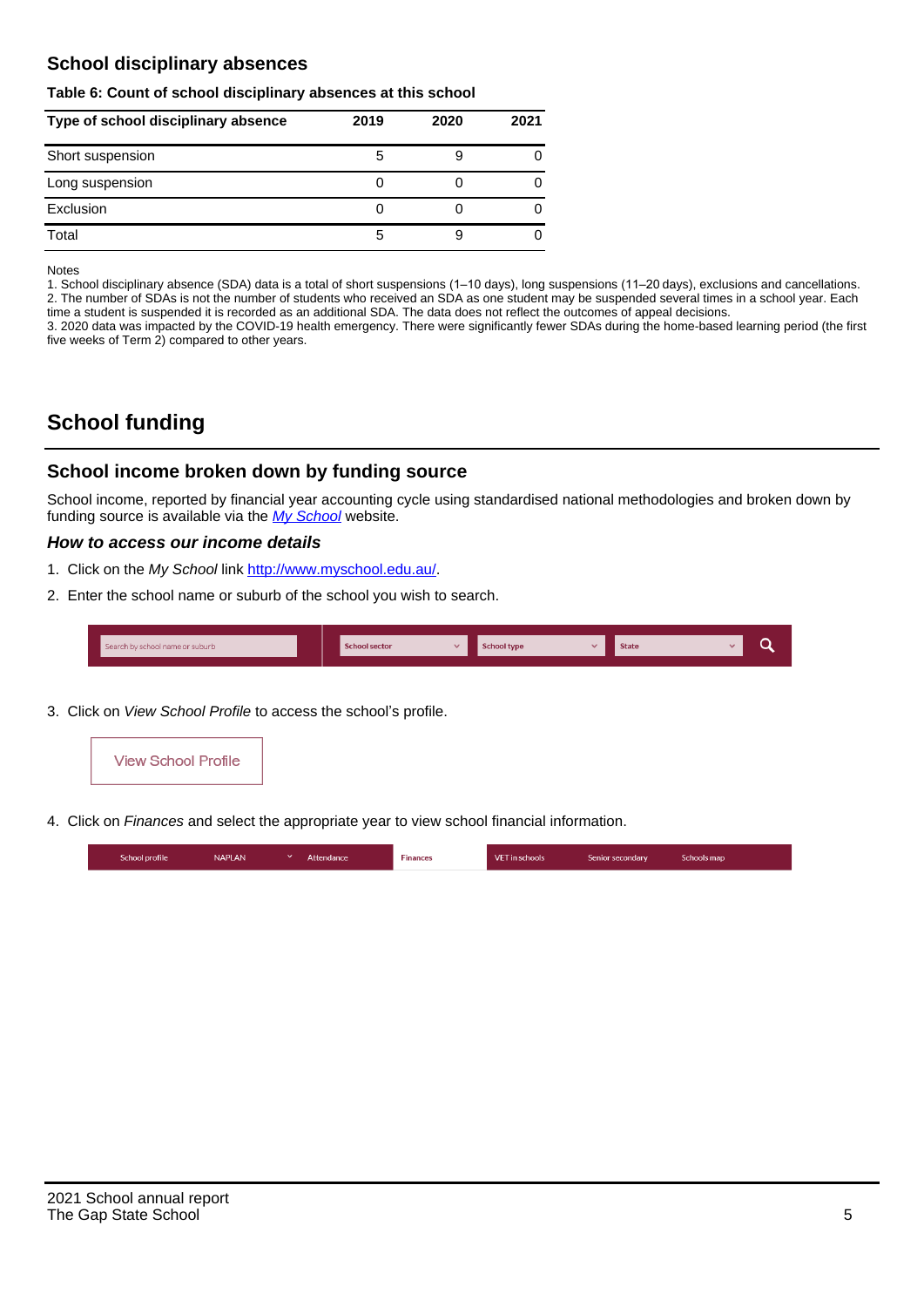## **Teacher standards and qualifications**

The Teacher registration eligibility requirements: Policy (p.1) states:

To be eligible for registration, a person must satisfy the Queensland College of Teachers (QCT) that they meet requirements regarding qualification and experience, or have otherwise met the requirements of the Australian Professional Standards for Teachers (APST). A person must also satisfy the QCT that they are suitable to teach and meet English language proficiency requirements. All these requirements are specified in the Act and the Education (Queensland College of Teachers) Regulation 2005 (the Regulation).

The qualifications required for teacher registration are successful completion of either -

- (a) a four-year initial teacher education program including teacher education studies of at least one year (e.g. a Bachelor of Education, or a double Bachelor degree in Science and Teaching) or
- (b) a one-year graduate initial teacher education program following a degree (e.g. a one-year Graduate Diploma of Education (Secondary) after a three-year Bachelor degree) or
- (c) another course of teacher education that the QCT is reasonably satisfied is the equivalent of (a) or (b). These are considered on a case-by-case basis.

For more information, please refer to the following link:

• <https://www.qct.edu.au/registration/qualifications>

# **Workforce composition**

## **Staff composition, including Indigenous staff**

#### **Table 7: Workforce composition for this school**

|                    |      | <b>Teaching staff</b> |      |      | Non-teaching staff |      |      | Indigenous staff |      |
|--------------------|------|-----------------------|------|------|--------------------|------|------|------------------|------|
| <b>Description</b> | 2019 | 2020                  | 2021 | 2019 | 2020               | 2021 | 2019 | 2020             | 2021 |
| Headcount          | 42   | 43                    | 44   | 30   | 29                 | 29   | <5   | <5               |      |
| <b>FTF</b>         | 36   | 36                    | 37   | 19   | 19                 | 19   | <5   | ה>               |      |

Notes

1. Teaching staff includes school leaders.

2. Indigenous refers to Aboriginal and Torres Strait Islander people of Australia.

3. FTE = full-time equivalent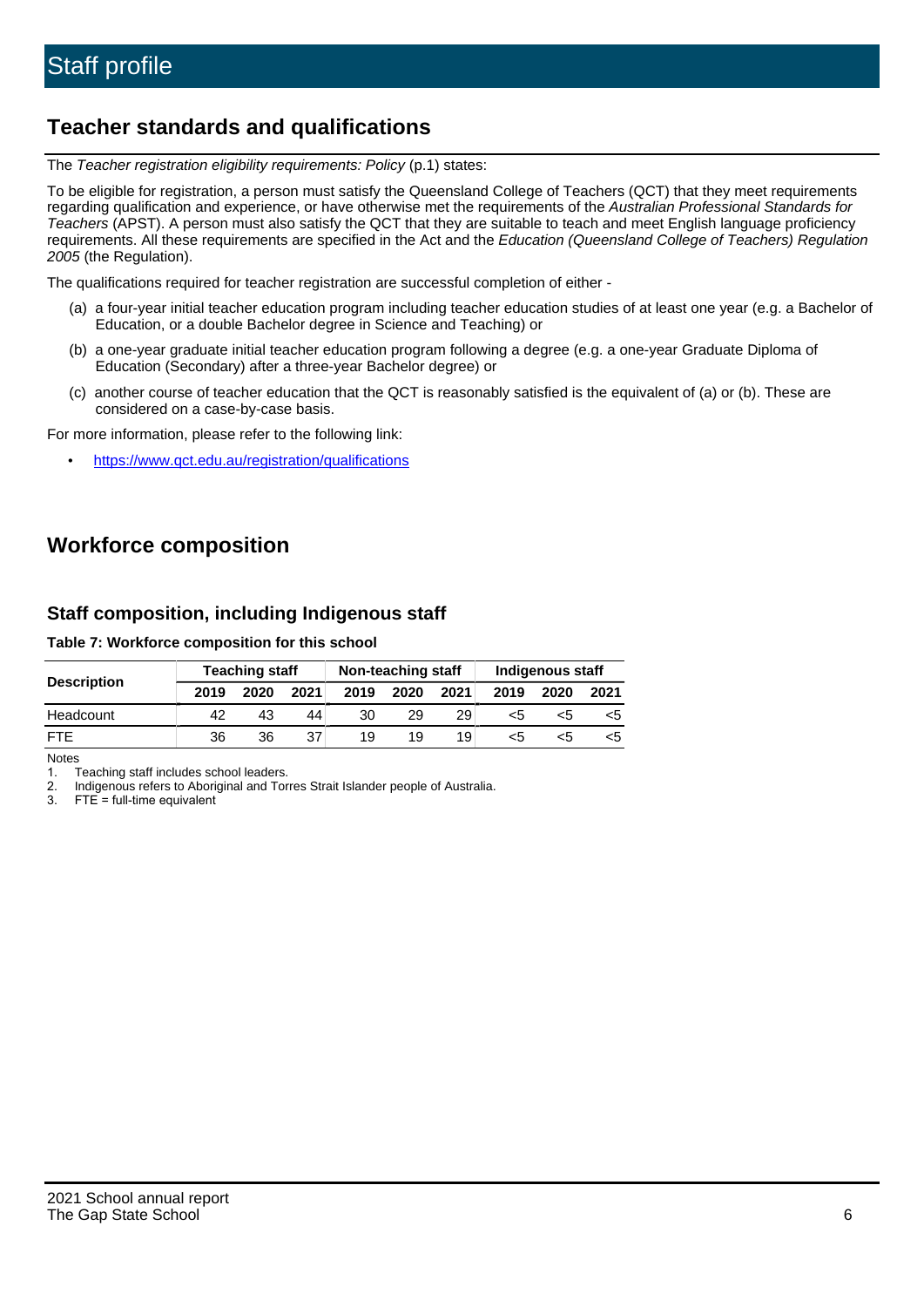# **Key student outcomes**

## **Student attendance**

Tables 8–9 show attendance rates at this school as percentages. In 2020, the COVID-19 health emergency affected student attendance in Queensland Government schools. Comparisons between 2020 and other years' attendance data should not be made.

#### **Table 8: Overall student attendance at this school**

| <b>Description</b>                                  | 2019 | 2020 | 2021 |
|-----------------------------------------------------|------|------|------|
| Overall attendance rate for students at this school | 94%  | 93%  | 94%  |

Notes

1. The attendance rate is the full- and part-time days attended as a percentage of enrolled school days.

2. Full-time students only.

#### **Table 9: Student attendance rates for each year level at this school**

| <b>Year Level</b> | 2019 | 2020 | 2021 |
|-------------------|------|------|------|
| Prep Year         | 96%  | 93%  | 94%  |
| Year <sub>1</sub> | 93%  | 94%  | 94%  |
| Year 2            | 96%  | 91%  | 94%  |
| Year <sub>3</sub> | 94%  | 94%  | 93%  |
| Year 4            | 95%  | 93%  | 95%  |
| Year 5            | 95%  | 93%  | 94%  |
| Year <sub>6</sub> | 93%  | 93%  | 95%  |

Notes

1. The attendance rate is the full- and part-time days attended as a percentage of enrolled school days.<br>2. Full-time students only.

Full-time students only.

3. DW = Data withheld to ensure confidentiality